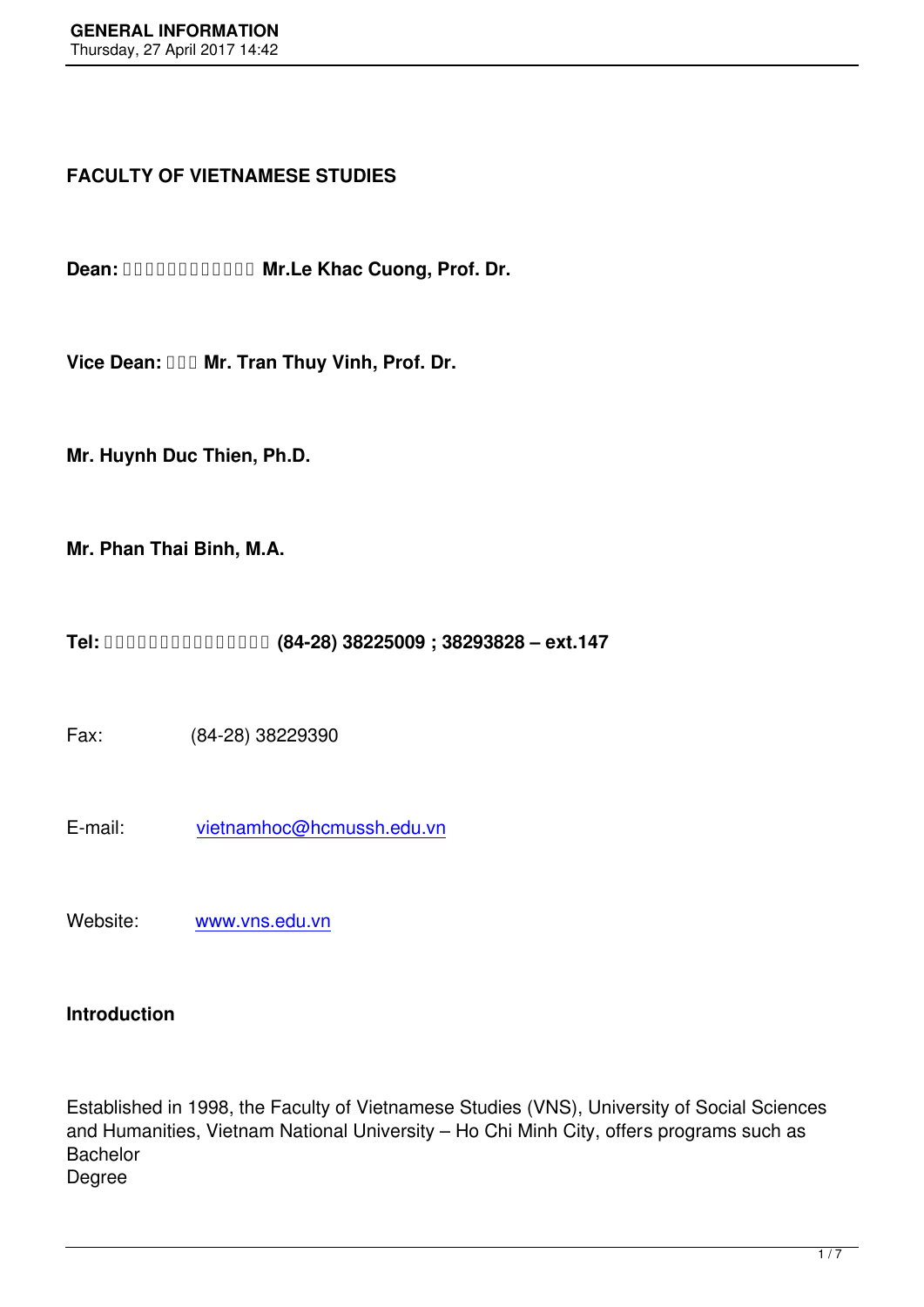s and **Master** s in Vietnamese Studies, as well as providing successful Vietnamese Language courses for foreigners.

# **The Faculty**

The VNS is comprised of 30 full-time lecturers, including:

+ 3 Professors

+ 12 Doctorates

+ 14 Masters

Besides regular staff, VNS also has more than 30 past time contracted lecturers who teach short courses in the state of the state of the state of the state of the state of the state of the state of the state of the state of the state of the state of the state of the state of the state of the state of the state Vietnamese language. Every year, many teachers

in

the Faculty are invited to teach Vietnamese language at universities in Korea, Japan, France, Thailand, Laos,...

# **Training system**

There are 2 Departments in the Faculty: 1) History and Culture of Vietnam; 2) Vietnamese Language and Vietnam Literature.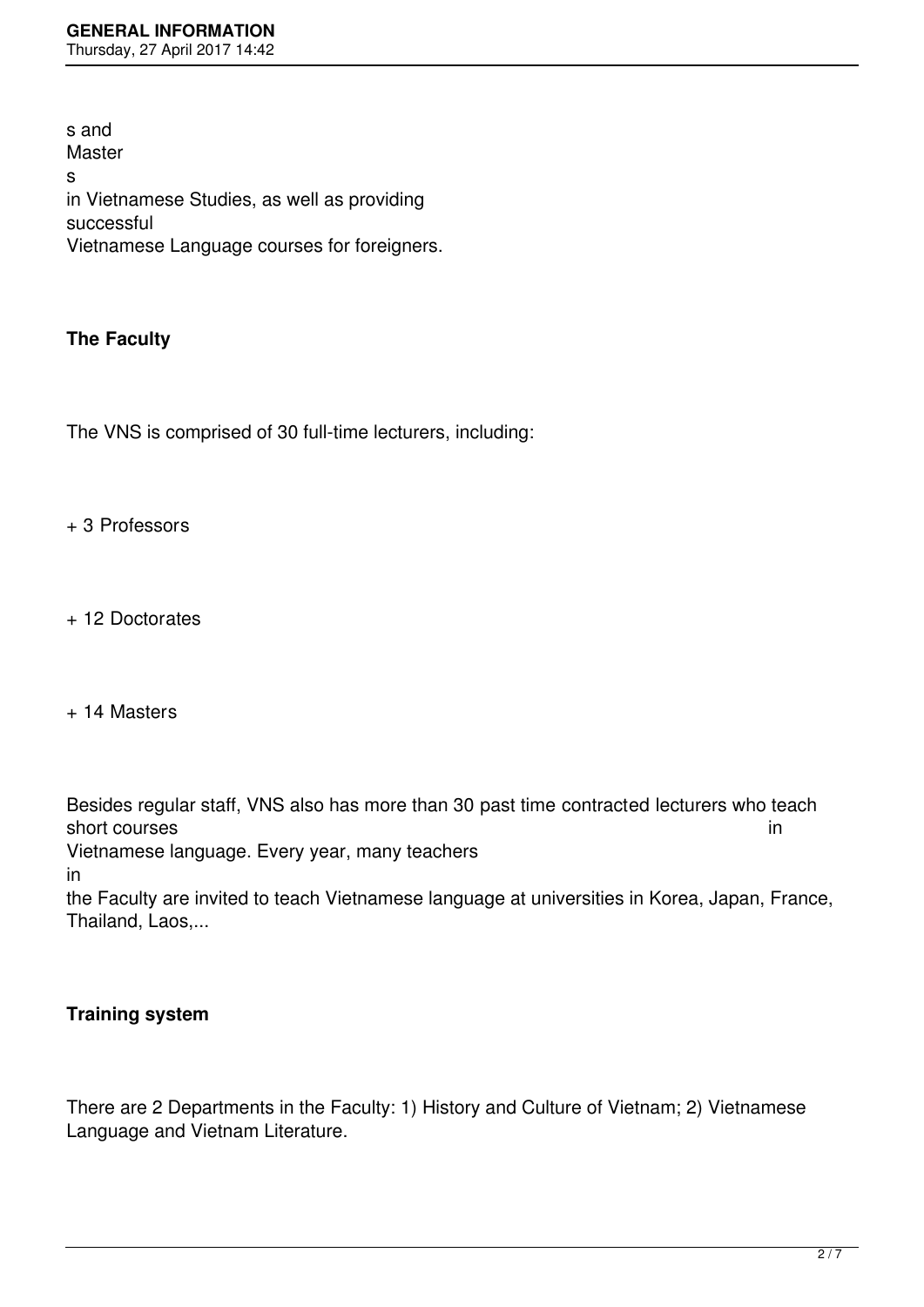**The Bachelor Program in Vietnamese Studies**at VNS has been steadily developing with high number som students and the set of students  $\sim$  sof students sof students from Korea, Japan, Thailand, China, Turkey, Turkmenistan,... As a result of th is development, t he program of Vietnamese Studies became the first program at the USSH which has fulfilled all the AUN-QA criteria s (December 2011). There are 250 foreign students attending this program.

**Master Program in Vietnamese Studies:** InJune 2009, VNS has started the graduate program in Vietnamese Studies for both Vietnamese and foreign students. The number of graduate students has been increasing with about 120 Master's students. VNS now has a plan for training at PhD level which we hope to implement in 2018.

**Vietnamese Language Programs**: Besides programs at undergraduate and graduate levels, VNS has courses of Vietnamese Language and Culture for foreigners and has achieved some encouraging results. Since 2000, VNS has offered short courses for about 50,000 students from more than 45 countries around the world. At present, there are nearly 5000 students studying the Vietnamese language and Vietnamese culture at the USSH every year. USSH has the most foreign students in Vietnam. At present, diplomacy officers of US Consul General; Korea Consul General, Korea Trade-Investment Promotion Agency (KOTRA) and Korea International Cooperation Agency (KOICA), The Taiwan External Trade Development Council (TAITRA),… are attending Vietnamese language and culture courses at VNS.

**Examination Operations and Certificating of Vietnamese Proficiency for Foreigners**: From 2006 to 2017, there were over 4,000 registered participants for Vietnamese Proficiency Examination. Since 2014, the 3 sections of the exam (Vocabulary - Grammar, Reading, and Listening) have been organized in the form of an online test.VNS has collaborated with the Faculty of Vietnamese Languages - Pusan University of Foreign Studies, to organize the Vietnamese Proficiency Test in Korea. Since early 2017, VNS has changed the assessment levels and exam format of the Vietnamese Proficiency Test under the New Framework of Vietnamese Proficiency for Foreigners

in 6 levels, from Level 1 to Level 6, of Ministry of Education and Training, such as the format A1, A2, B1, B2, C1, C2 of CEFR (Common European Framework of Reference for Languages).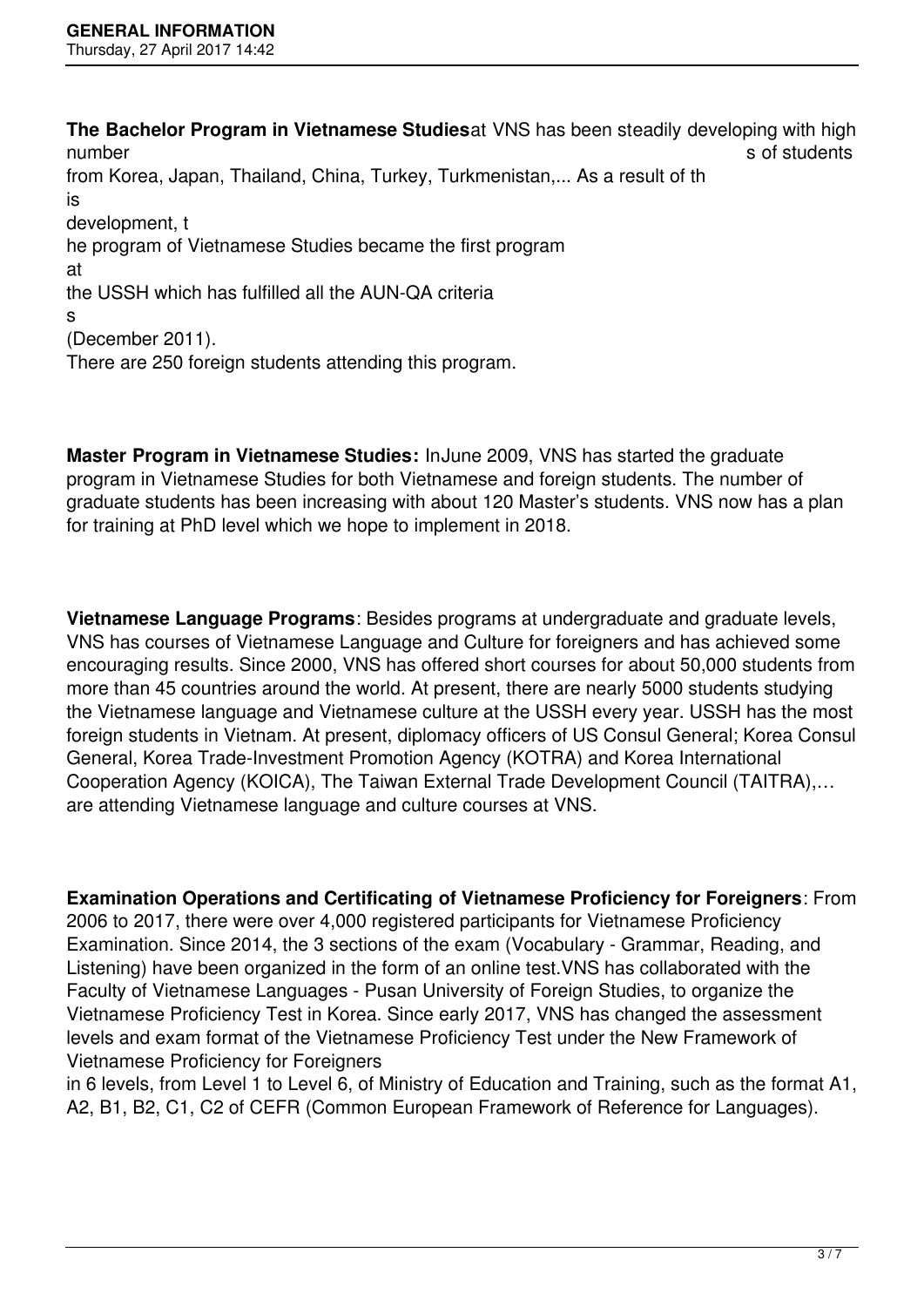**The Vietnamese Cultural Excursion Program and Fieldtrip**: This program offers an opportunity for the academic study of language, history and culture of ancient and modern Vietnam. No previous Vietnamese language knowledge is required.

Students will participate in cultural excursions to witness the fascinating cultural treasures found in Saigon, from the Mekong Delta areas and other popular cultural and historic sites. Excursions to central and northern Vietnam can also be arranged as options.

## **Research**

VNS specializes in teaching Vietnamese Culture in its broad meaning as a foreign language. Hence, the research programs at the VNS focus on the teaching methods and methodology when teaching Vietnamese to foreign learners. Additionally, VNS also carries out researches related to Vietnamese Studies (Vietnamese Language, Vietnamese Culture, etc,). VNS has been co-operating with the VSL at the University of Social Sciences and Humanities - Hanoi Vietnam National University, in order to annually organize Scientific Conference on teaching Vietnamese and Vietnamese Culture.

In order to internationalize and broaden its research, the VNS, in cooperation with the SEALS (Southeast Asian Linguistic Society) organized the 19th Annual Meeting of SEALS (2009) and every 2 years has organized, the International Conference of Research for Teaching the Vietnamese Language, with hundreds scholars and researchers from many countries attending.

**Cooperation**

*Local partnership*: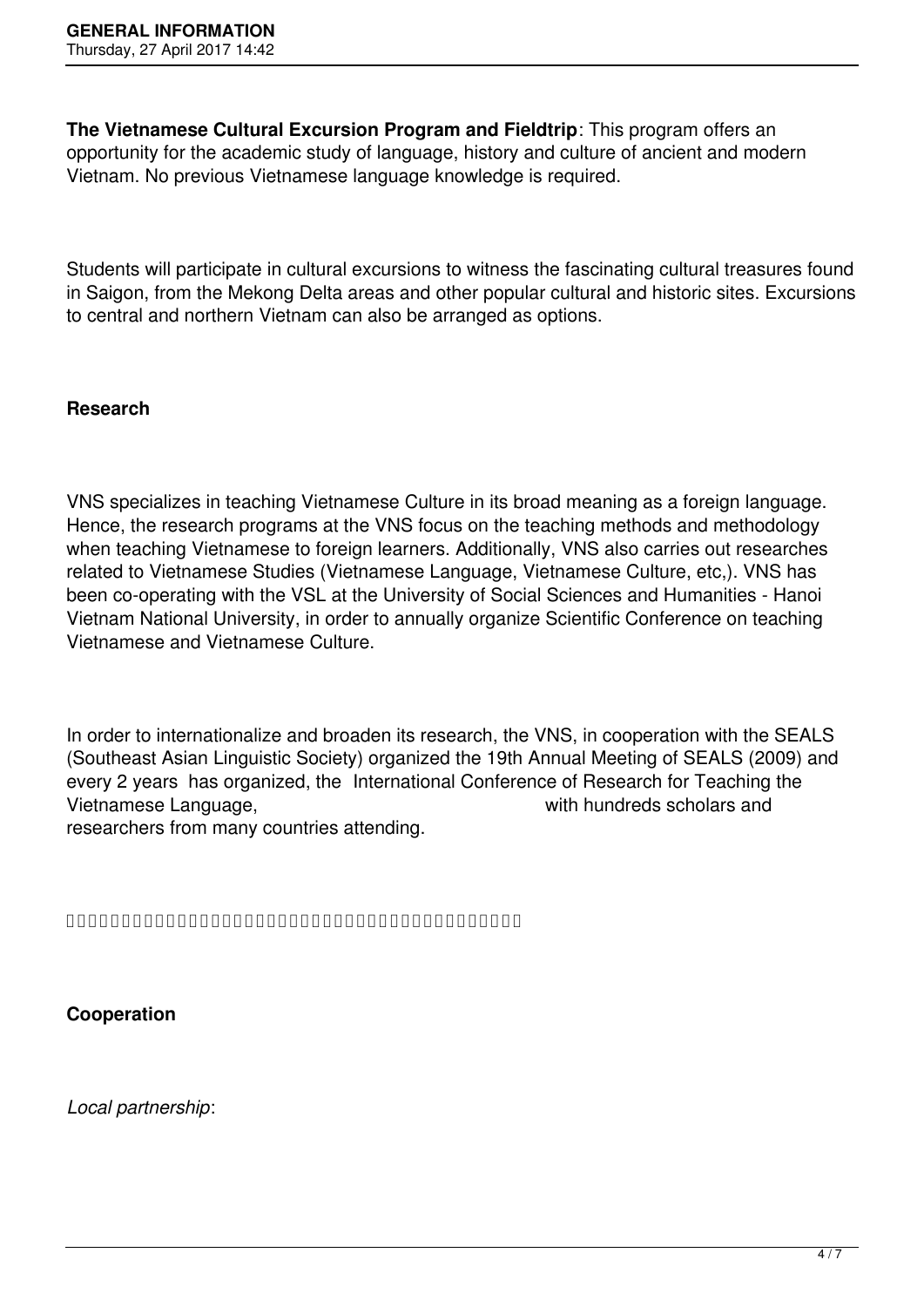Since 2003 VNS has been in cooperation with the Faculty of Vietnamese Studies and Language (Vietnam National University, Ha Noi) training and researching efforts.

*International partnership*

VNS has established cooperative relations with many other successful universities and institutions around the world such as:

*Korea*: Seoul University of Foreign Studies, Pusan University of Foreign Studies, Hankuk University, Chungwoon University, Youngsan University, Kyungsung University, Silla University, Gyeongsang University, Korean Trade- Investment Promotion Agency (KOTRA), Korean International Cooperation (KOICA).

*Japan*: Tokyo University of Foreign Studies, Osaka University of Foreign Studies, Kanda University of Foreign Studies, Nagoya University of Commerce and Business Administration, Kokushikan University, Ritsumeikan Asia Pacific University, Kobe University, Kansai Gaidai University, Hokkaido University, Japan Asia Culture Center Co., Ltd. (JACC).

*USA:* Loyola University, California State University, Long Beach (CSULB), Consulate General of the USA (HCM City), Center for Study Abroad(CSA).

*France*: University of Paris- Diderot, INALCO University.

*Singapore*: National University of Singapore (NUS), Nanyang Technological University (NTU)

*Thailand*: Srinakharinwirot University, Thammasat University

*Australia:* Australia National University, Adelaide University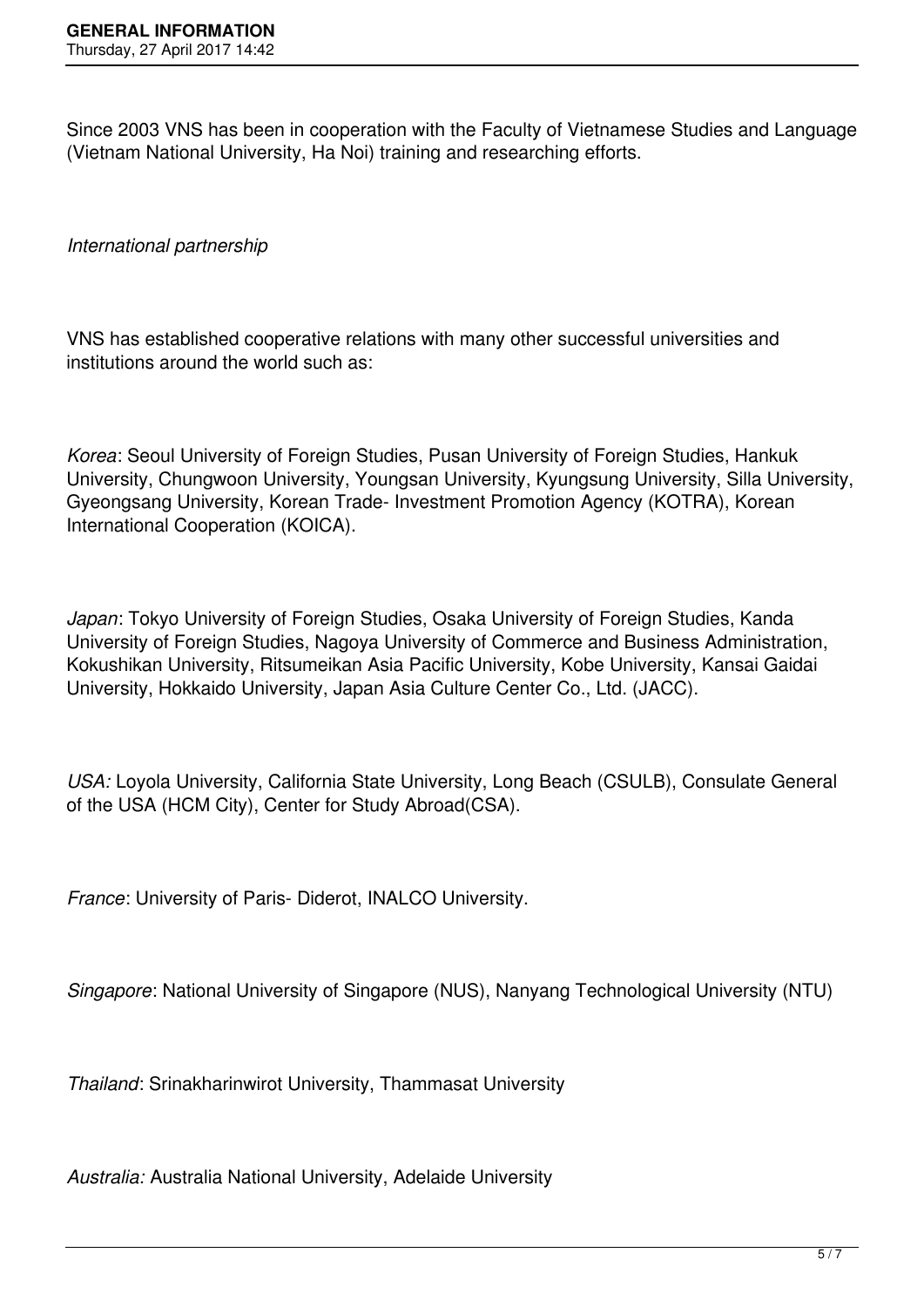*Taiwan*: Taiwan External Trade Development Council (TAITRA).

# **School Services**

**The Center of Supporting Foreigner Students:** Since students and researchers at VNS are typically foreigners, the counseling and supporting activities are designed to provide a favorable environment for learning. Researching not only physical but also mental, social and the cultural aspects of the students and researchers. Counseling activities are implemented in close coordination with academic advisors.

The Center is responsible for the provision of services to best serve students' needs for studying, affective researching, living, their accommodation, requirements health care, visas, and so on.

# **PHONETIC LAB**

**Director: Mr. Le Khac Cuong, Prof. Dr.**

Tel: (84-28) 38225009

Fax: (84-28) 38229390

**Email: cuonglekhac@hcmussh.edu.vn**